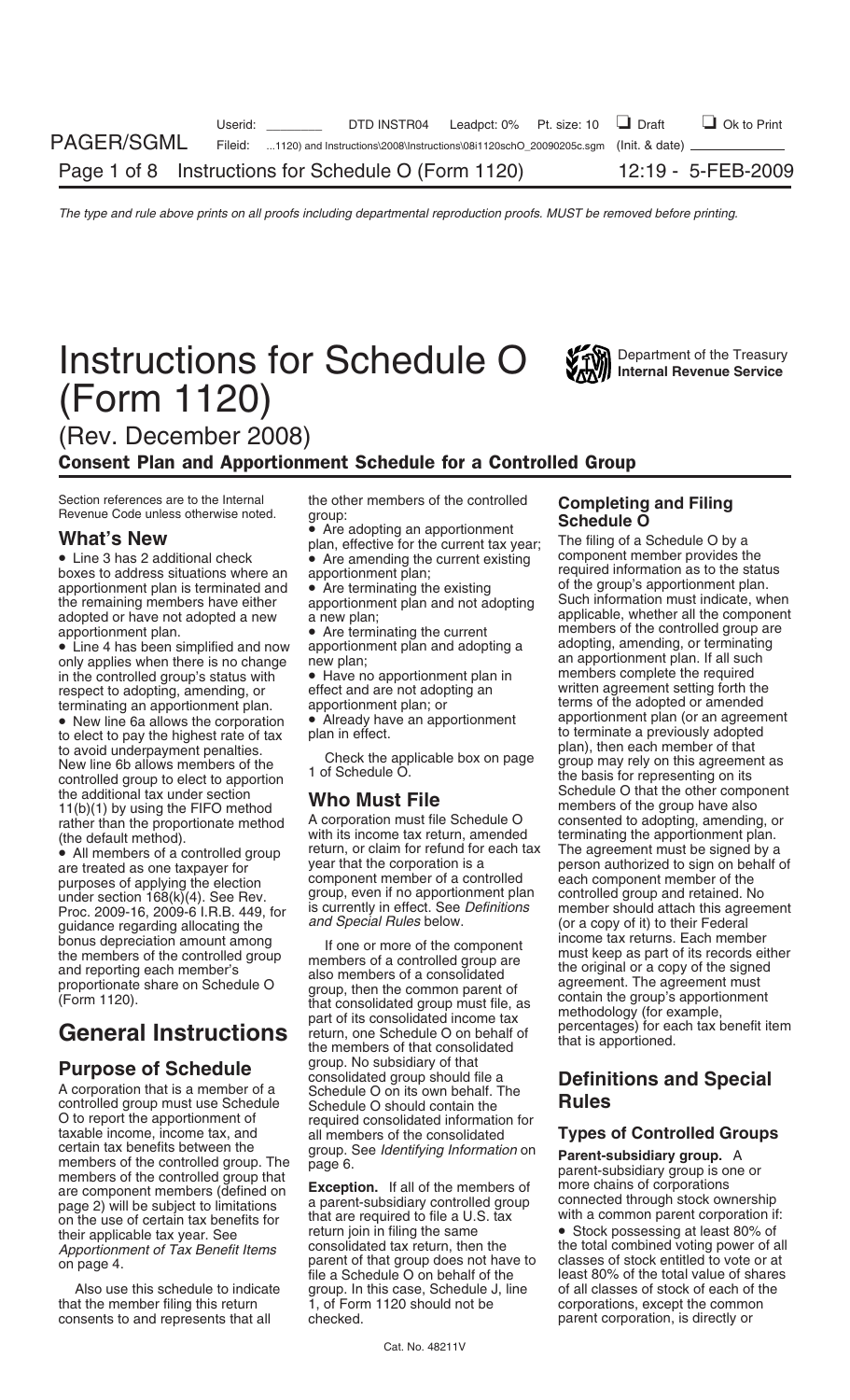• The common parent corporation **Combined group.** A combined days in its tax year that precede the directly or indirectly owns stock controlled group is three or more applicable tax year. Also, in order to classes of stock of at least one of the common parent of a page 3.<br>
other corporations, excluding, in parent-subsidiary group and also a ff a controlled group has an computing such voting power or walue, stock owned direct

For purposes of determining subject to tax under section 801 of corporations within the meaning of groups of corporations:

taking into account the stock<br>
ownership of each such person only<br>
to the extent such stock ownership is<br>
the extent such stock ownership is<br>
See section 1563 and the related<br>
treated as an excluded member of a

- 
- 
- 
- 

whether a corporation is a member of group on the applicable December 31 <br>a brother-sister controlled group of testing date and is not treated as an corporations within the meaning of excluded member (defined below).<br>Corpo section 1563(a)(2), stock owned by a In general, in determining if a is a member of a life insurance person who is an individual, estate, or member of a controlled group is a controlled group or a life insurance

indirectly owned by one or more of  $\bullet$  Stock constructively owned through a member of the controlled group for<br>the other corporations; and an application of section 1563(e). at least one-half of the number of an application of section 1563(e).

value, slock owned directly by such that the insurance companies. Two or some of the members of that other corporations.<br>
For purposes of determining subject to tax under section 801 consolidated return, then the whether a corporation is a member of which are members of any of the members of that consolidated group a parent-subsidiary controlled group three broad categories of controlled are treated, together, as if they were<br>of corporations within the meaning of groups of corporations:<br>a single member of the controlled section 1563(a)(1), stock owned by a parent-subsidiary, brother-sister, or group. If a controlled group does not<br>combined group will be treated as a have an apportionment plan in effect, corporation means: combined group will be treated as a have an apportionment plan in effective to combined group will be treated as a have an apportionment plan in effective has controlled group of corporations and some of • Stock owned directly by the controlled group of corporations and some of the members of that<br>corporation, and separate from any other type of group join in filing a consolidated corporation, and separate from any other type of group join in filing a consolidated<br>• Stock constructively owned by that controlled group to which these feturn, then each member of that ● Stock constructively owned by that controlled group to which these return, then each member of that controlled group will be treated as<br>corporation through an application of corporations would otherwise qualify consolid corporation through an application of corporations would, otherwise, qualify section 1563(e)(1), (2), and (3). if they were not life insurance  $\frac{1}{2}$  a separate member of the controlled **Example the state of the state of the companies.** The life insurance are the same of the companies that companies that companies that companies that companies that companies that companies that companies the same in stil of stock entitled to vote or more than<br>
Some of stock entitled to vote or more than<br>
Some of a life-nonlife insurance company will be treated Any member of a controlled group<br>
Some of the total value of shares of all<br>
cont classes of stock of each corporation, commoned group (deemed to member is also treated as a<br>taking into account the stock constitute a parent-subsidiary component member of that group.

to the extent such stock ownership is See section 1563 and the related treated as an excluded member of a<br>identical with respect to each such regulations for additional details controlled group of corporations on identical with respect to each such regulations for additional details controlled group of corporations on corporation (the 50% test). regarding the definition of a controlled the December 31 testing date for its<br>group. that year that includes that December

For purposes of allocating the<br>
following, a brother-sister group is<br>
defined using only the 50% test<br>
accomponent Member<br>
accomponent Member of such an one-half the number of such group<br>
accomponent member of a controlle

trust includes: component member of that group, the company which is a member • Stock owned directly by such applicable tax year of that corporation (whether eligible or ineligible) of a<br>person, and must be tested to determine if it was life-nonlife affiliated group for whic person, and must be tested to determine if it was life-nonlife affiliated group for which a

directly or indirectly owns stock<br>possessing at least 80% of the total<br>combined voting power of all classes<br>of stock entitled to vote or at least<br>of stock entitled to vote or at least<br>group or a brother-sister group, and<br>8

- 
- 

For purposes of determining vear,<br>For purposes of determining vear, effection is a member of the controlled<br>ether a corporation is a member of yroup on the applicable December 31 vear,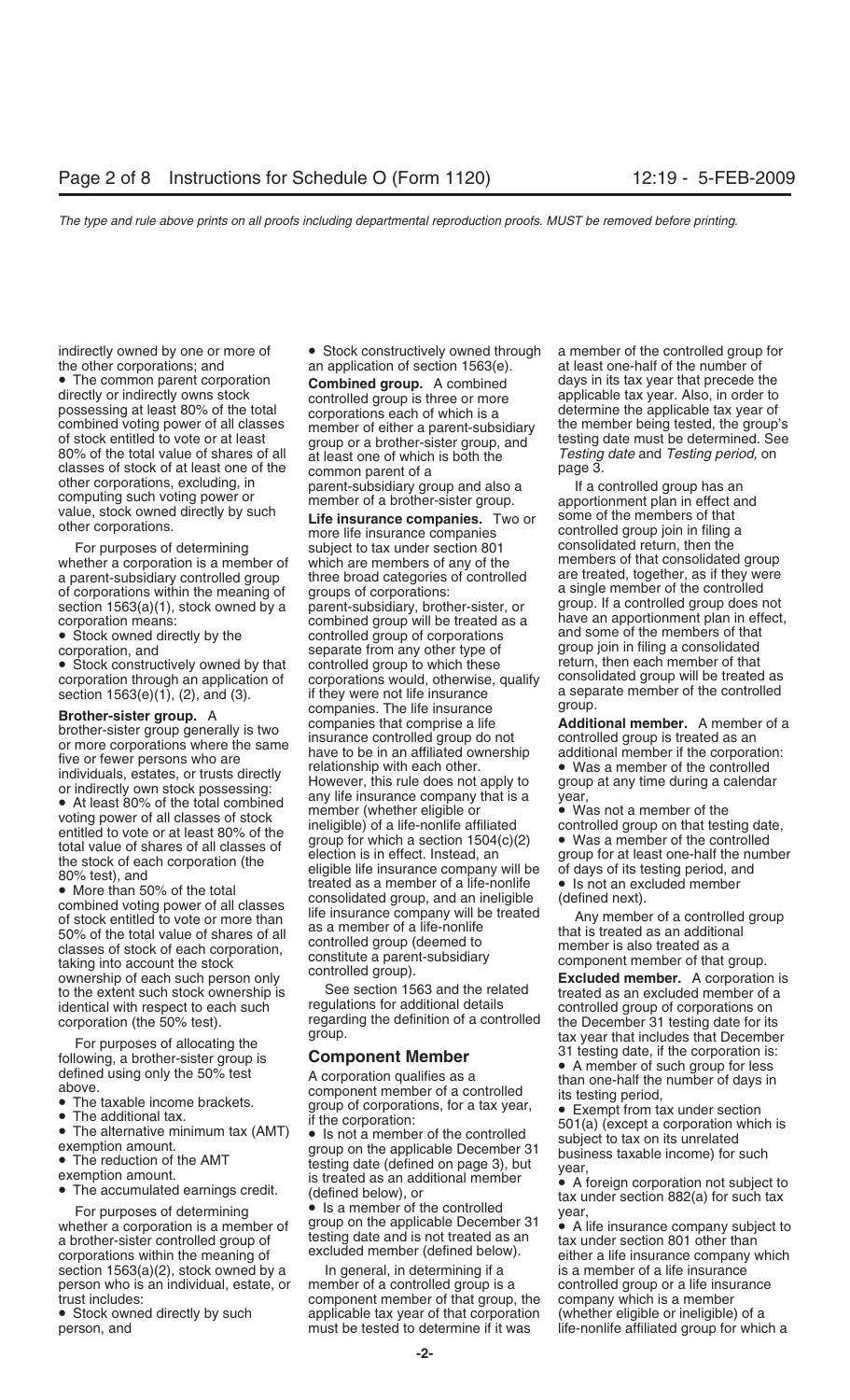• Not a franchised corporation as **Testing date.** Each member of a Secretary.<br> **Secretary.** defined in the section as defined in the controlled group qualifies as a **Excluded Stock** 

controlled group which includes member's December 31 testing date. December 31 testing date) man controlled group member's December 31 testing date. different apportionment of the Corporations Y and Z and which has<br>a testing date of December 31, 2008. **Overlapping Groups Overlapping Groups** specified tax benefit items among<br>a testing date of December 31, 2008. **Overlapping Groups** specified tax benefit items among However, Corporation X is not a  $\blacksquare$  If a corporation is a component component member, additional member of more than one controlled An apportionment plan is member, or excluded member of that group of corporations with respect to terminated when each component group for that testing period.  $\qquad \qquad \qquad$  any tax year, that corporation will be member (including an additional Corporations Y and Z therefore are treated as a component member of member) of the controlled group not required to include any only one controlled group. The consents or is deemed to consent to information about Corporation X in determination as to the group of the termination of that plan. Each their respective 2008 Schedule O's, which such corporation is a such member is deemed to have

The interval in section 1900), then the amendment member of that group qualifies as a **Excluded Stock**<br>
Any member of a controlled group in an applicable December 31 testing<br>
Any member of a controlled group date. That dat status requirements for being a<br>
component member, that corporation of that short tax year will be the<br>
is a component member of the group. testing date for that member. See<br> **Example.** Domestic corporation P<br>
Special allo

X are component members of a **Testing period.** The testing period is an agreement entered into between controlled group.<br>
is the time period for determining members of an affiliated group of controlled group to the time period for determining is the way included group of the spectrom. A corporation that (1) whether a particular member of a<br>
simulated in a controlled group at controlled group qualifies either a unrelated party that is not a member an excluded member. In determining<br>in any consolidated group. Thow many days comprise a member's An apportionment plan is amended<br>Corporation X remained in existence thesting period, th Corporation X remained in existence testing period, the group takes into when the same component members throu<br>throughout its entire 2008 calendar account the day that the member is (for example, when no component throughout its entire 2008 calendar<br>year. For the period from January 1, sold or liquidated, but does not take members have left or joined the<br>2008, through February 29, 2008, into account either the day that such group du 2008, through February 29, 2008, into account either the day that such group during their testing periods<br>Corporation X is a member of that member is acquired or created, or the governed by the applicable,<br>controlled group

section 1504(c)(2) election is in filed with their 2008 income tax component member shall be made effect, the contract of the returns. The contract of the contract of the contract of the contract of the contract of the contract of the contract of the contract of the contract of the contract of the contract of the contr

- 
- 
-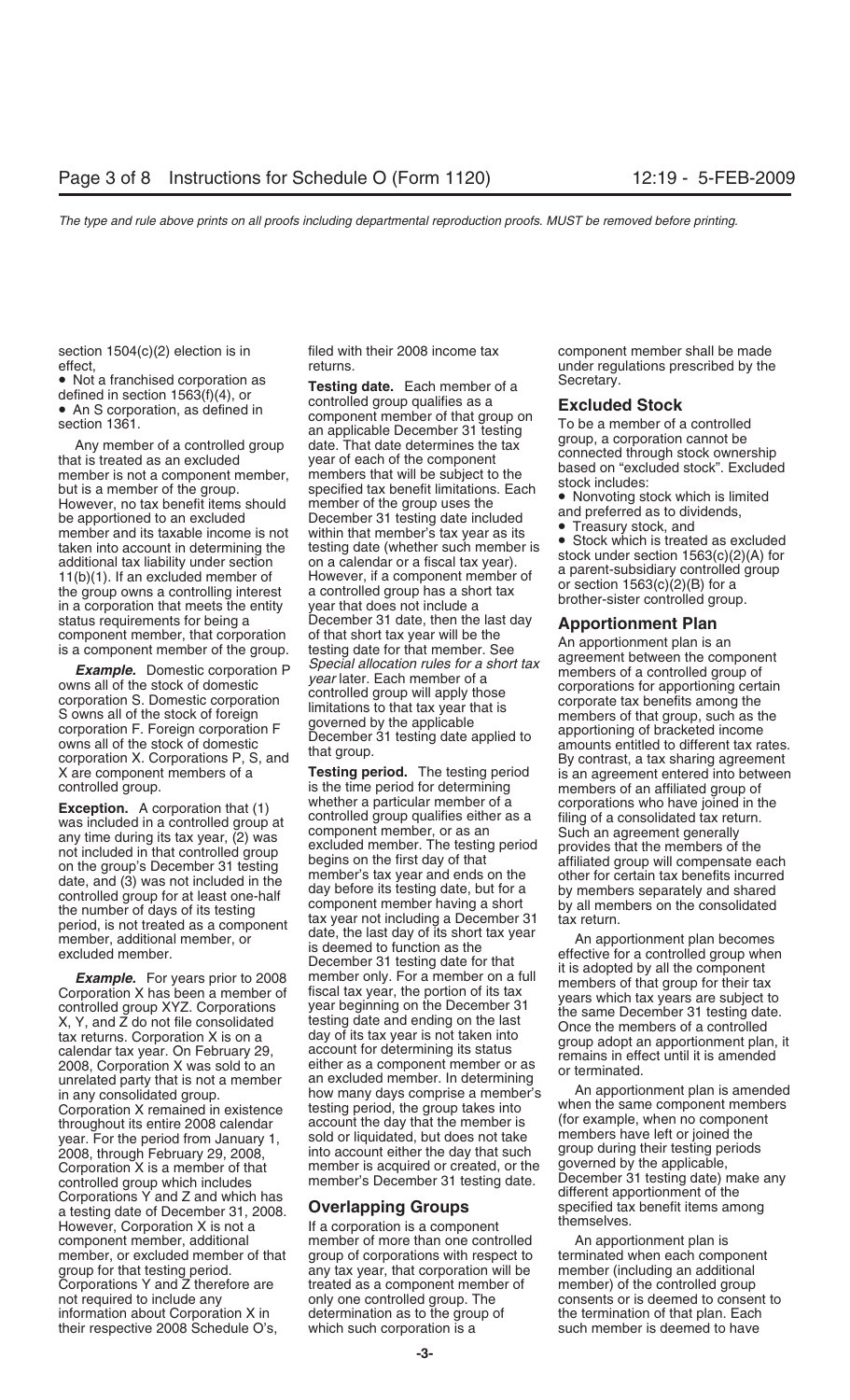the testing date in the preceding tax • \$10,000 (one-fifth of \$50,000) on are the component members of the testing date in the current tax year. • \$5,000 (one-fifth of \$25,000) on testing date.

**Exception.** If the members of a<br>
consolidated return group are treated <br>
as if they are one component (\$9,925,000) on Part II, column (e).<br>
as if they are one component (\$9,925,000) on Part II, column (e).<br>
as if they are

the members of a controlled group<br>have an apportionment plan in effect,<br>they must apportion the specified.<br>they must apportion the specified.<br>they must apportion the specified.<br>they must apportion the specified.<br>The corpor hey must apportionment plan in effect,<br>they must apportion the specified,<br>tax-benefit items, such as the tax<br>bracket amounts, according to the<br>terms of that plan. The component<br>members of a group are not required<br>terms of members of a group are not required<br>to apportion equally any tax benefit *Example.* Corporation X is a This special allocation rule also<br>item among each of them. Nor is any member of the XYZ Controlled Group does not apply the same percentage of the same percentage of the same percentage of the same percentage of the street of a consolidated apportionment for each tax benefit Corporation X has a short tax year group. Instead, such corporatio item. A group therefore may that begins on January 1, 2008, and income for the short tax year is<br>apportion all, some or none, of ends on May 31, 2008. Corporation X included in the consolidated ret amount of any these tax benefit items therefore applies the special filed by the consolidated group for to a member. However, except for a dilocation rule to the tax bracket that corporation's tax year.<br>member with a short member with a short tax year that amount and the does not include a December 31 does not include a December 31 earnings credit.<br>testing date, the total amount of a tax **Note.** This rule does not affect the **Under Section 11(b)(1)** testing date, the total amount of a tax **Note.** This rule does not affect benefit item apportioned to all the amount of the tax benefit items benefit item apportioned to all the amount of the tax benefit items<br>
members of the group cannot be apportioned to the other members<br>
item that would be allowed to a<br>
tiem that would be allowed to a<br>
corporation that is no

**No apportionment plan in effect.** If the members will determine their **order the amount of the section of the amount of the**<br>If a apportionment plan is adopted or additional tax based on their own no apportionment plan is adopted or additional tax based on their own additional tax imposed by section in effect, the members of a controlled combined taxable income.  $11(b)(1)$  by applying the appropriate group must divide the amount of any In determining the amount of a tax tax rate (defined later in these tax benefit item equally among benefit item apportioned to a member instructions)) to the amount of such themselves (without regard to for its short tax year, a short year combined taxable income, and whether any members are also member cannot use the • Apportion that amount among the members of a consolidated return apportionment method, which is members by applying the

consented to the termination of the Corporations A, B, C, D, and E. short-year member must divide the plan for a tax year if: Corporations B, C, D, and E file a full amount of the tax benefit item by • The controlled group ceased to consolidated return. However, since the number of component members remain in existence as of the testing the controlled group does not have an in the controlled group as of the last date of that tax year, apportionment plan in effect, each day of that member's short tax year. • A corporation that was a member of the consolidated group is That amount is the amount of that tax component member of the group on treated as a separate member of the sentile that treated as a separate member of the the testing date in the preceding tax controlled group. Therefore, member (and only to that member). year is not a component member on corporations A, B, C, D, and E are The remaining members will, in the testing date in the current tax required to allocate one-fifth of the accordance with the terms of their year, or tax-bracketed income amounts apportionment plan, apportion a full • A corporation that was not a between them in the following amount of each specified tax benefit component member of the group on manner: manner: item between those corporations who

member, then changes in the **Special allocation rules for a short** listing of some of the tax benefit members belonging to that **tax year.** Special apportionment items.<br>consolidated group (as long as that rules apply to certain tax benefit items  $F_{\text{year}}$ consolidated group (as long as that the samply to certain tax benefit items<br>consolidated group remains in (for example, the tax bracket amount<br>existence) will not terminate the and the accumulated earnings credit),<br>group's

item among each of them. Nor is any<br>component member required to adopt and has a calendar tax year. On May<br>the same percentage of 31, 2008, Corporation X is liquidated. and is a member of a consolidated ends on May 31, 2008. Corporation X included in the consolidated return<br>therefore applies the special in the consolidated group for

allocation rules for a short tax year under section  $11(0)(1)$  solely for its combine their taxable incomes<br>below. own taxable income. The remaining from such tax years,<br>No apportionment plan in effect if members will dete

Group ABCDE consists of apportionment plan. Rather, the these instructions), unless all of those

year is a component member on the Part II, column (c), example  $\frac{1}{2}$  aroup as of the ensuing December 31

group). For example, the Controlled described in the group's current proportionate method (defined later in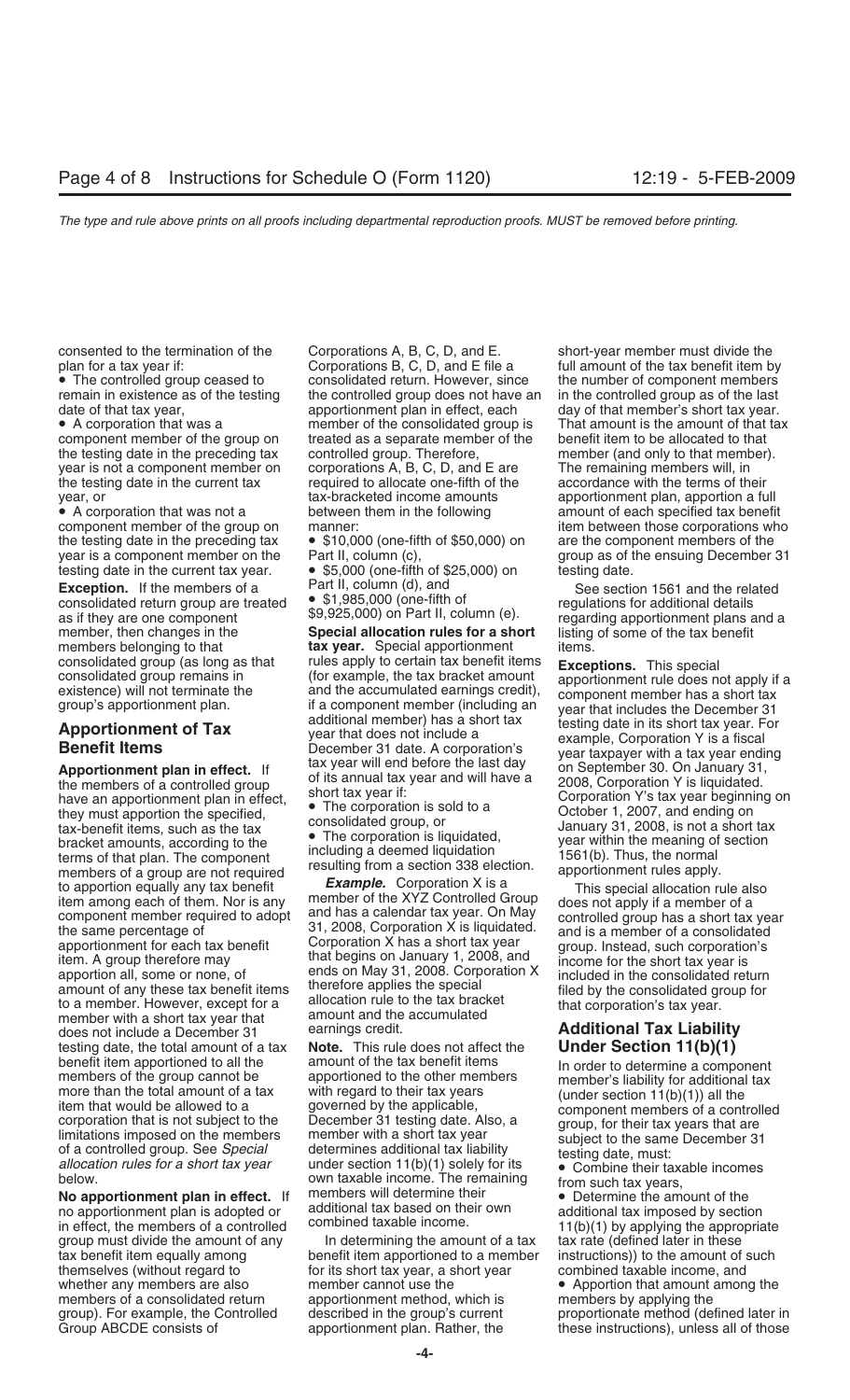members instead elect to apply the were component members of the *The proportionate method.* instructions). The remain as component members of additional tax is allocated to each remain as component members of

**Combined taxable income.** All the the group.<br>
component members of a controlled **potermining the amount of the** bracket amount was apportioned, in December 31 testing date) in the<br>calculation of the combined taxable<br>income, even if it was not a member<br>of the group for each day of that tax<br>the additional tax owed by such<br>wear<br>the steps for applying the<br>the steps for a

year.<br>
If a component member incurs a disturble consess or \$11,750 (the 5% proportionate method are as follows:<br>
If a component member incurs a dditional tax).<br>
It that combined taxable income<br>
income for purposes of deter bracket amount to a member with a exceeds \$15,000,000 (but is not the maximum amount of tax that a<br>het loss. Therefore if a member has greater than \$18,333,333), the total corporation owes under the 34% tax net loss. Therefore, if a member has greater than \$18,333,333), the total corporation owes under the state than  $\frac{1}{2}$  amount for that additional tax liability bracket is \$3,374,500.

no portion of the tax bracket allocated<br>
to portion of the tax bracket allocated<br>
to the tax bracket allocated is the lesser of 3% of such as the star of the star and the star of the star and the star and the star and the

their tax years that share the same tax bracket amount is apportioned. **Step 5.** If a component member is must redetermine the amount of any required to use the proportionate additional tax imposed by section additional tax imposed by section  $\qquad$  method unless all component  $\qquad$   $\qquad$  11(b)(1)) under more than one tax 11(b)(1) and pay that additional members affirmatively elect to adopt bracket, that member must calculate amount of tax owed. These the FIFO method by checking the box the amount of additional tax with corporations have this responsibility on line 6b. See *Line 6. Elections* respect to each tax bracket to be even if none of the corporations that *under section 1561* on page 7. **a**pportioned to that member.

FIFO method (defined later in these group in the adjustment year still Under the proportionate method, the component members of a controlled<br>group must combine their taxable<br>incomes for their tax years that are<br>subject to the same December 31<br>testing date. Each corporation that is<br>combined taxable income those<br>testing date. Eac date. Each corporation that is<br>a component members (which<br>includes additional members) of a<br>controlled group must include its<br>controlled group must include its<br>controlled group must include its<br>controlled group must includ controlled group must include its<br>income for its entire tax year (their tax<br>income for its entire tax year (their tax<br>income manner.<br> $\begin{array}{ccc}\n & \text{array}\n & \text{array}\n & \text{array}\n & \text{array}\n & \text{array}\n & \text{maximum}\n\end{array}$ <br>
Manner.<br>
December 31 testing

Controlled group would not benefit by<br>apportioning any part of the tax exceeds \$15,000,000 (but is not under the 25% tax bracket is \$6,250.<br>bracket amount to a member with a exceeds \$15,000,000 (but is not The maximum amo

Someone of the controlled group.<br> **Note.** If a component member has<br>
subsequent positive adjustments to<br>
its taxable income (for example, the<br>
result of an IRS audit), for a tax year<br>
(the adjustment year), all the<br>
member

testing date as that adjustment year, The component members are liable for regular tax (not including the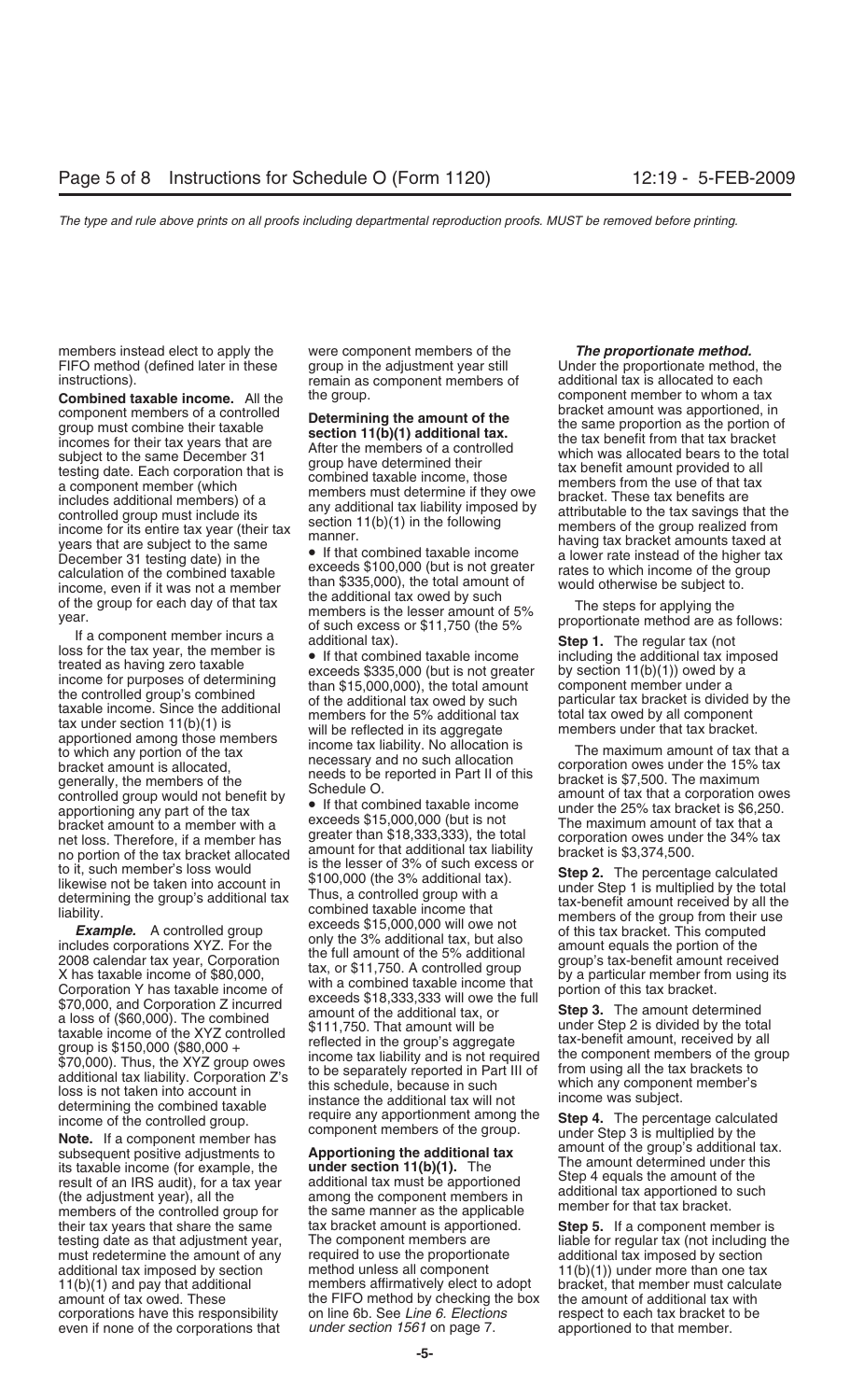controlled group, the first dollars of<br>additional tax (imposed by section<br>11(b)(1)) owed by the members of a<br>apportioned and will effectively be the senated by the members of a<br>controlled group are to be allegated apportio T1(b)(1)) owed by the members of a<br>
controlled group are to be allocated<br>
proportionately to those members<br>
apportioned and will effectively be<br>
apportioned to the component<br>
members in the same manner as is<br>
information f availing themselves of the lowest tax<br>bracket (the first tax bracket), up to the exemption amount.<br>the amount of the tax benefit received Report the AMT exemption amount  $1.1561-3T(a)(2)$ . by those members from having and the phaseout of the AMT **Part I. Apportionment**<br>availed themselves of that tax bracket exemption amount in Part IV, **Plan Information**<br>amount. Any remaining amount of columns (c) and (d), r amount. Any remaining amount of columns (c) and (d), respectively.<br>**Plane Interval Interval Interval Interval Interval Interval Interval Interval Interval Interval Interval Inter** unallocated additional tax is then **Note.** A component member with a<br>allocated proportionately among the short tax year is not subject to the component members who avail AMT exemption amount allocation<br>themselves of the ne component members. For example, For purposes of the December 31 For a brother-sister controlled<br>the first \$9,500 of additional tax testing date, the remaining group, check box 1b whether tha the first \$9,500 of additional tax testing date, the remaining eroup, check box 1b whether that<br>liability of a controlled group is component members of the group eroup is a brother-sister group for apportioned entirely to the component will, in accordance with the terms of purposes of applying only the 50% members that availed themselves of their apportionment plan, apportion or test, or for purposes of applying bo members that availed themselves of their apportionment plan, apportion or test, or for purposes of applying both<br>the benefit of the 15% tax bracket. allocate equal parts of the full amount the 80% and 50% test.

corporation, the amount of alternative<br>minimum taxable income to which the See *Special allocation rules for a*<br>AMT rate is applied is reduced by  $\overline{Q}$  and  $\overline{S}$ . Let a three at  $\overline{S}$  and  $\overline{S}$  and  $\overline{S}$  and *short tax year* on page 4. AMT rate is applied is reduced by \$40,000 (the exemption amount). For **Specific Instructions Line 3.Consent and represent.** If the exemption amount must be **Identifying Information**<br>apportioned among the component  $\sum_{n=0}^{\infty}$  3 and 3. By 3. By 3. By 3. By 3. By 3. By 3. By 3. By 3. By 3. By 3. By 3. By 3. By 3. By 3. By 3. By 3. By 3. By 3. By apportioned among the component On page 1, enter the name and checking box 3a, this corporation is<br>members of the group. That amount employer identification number (EIN) consenting to the adoption of an must be divided equally among the of the component member filing this component members for those tax  $\sum_{n=1}^{\infty}$  and  $\sum_{n=1}^{\infty}$ component members for those tax Schedule  $\overline{O}$ .<br>
years, which are subject to the same  $\overline{O}$  is Dart II, column (c) line 1, antes of the group are also consenting to vears, which are subject to the same<br>
December 31 testing date, except<br>
where all the members have adopted<br>
an apportionment plan providing for<br>
an apportionment plan providing for<br>
an apportionment plan providing for<br>
exe

shall be reduced, but not below zero, lines 2 through 10, in the same to the amendment of that plan.

Accordingly, steps 1 through 4 as the amount of alternative minimum manner as the member filing this applicable to that member. The sum controlled group of corporations, to attach additional sheets. If several of all the amounts of additional tax compute the amount of this reduction component members are also apportioned to a member from each to the AMT exemption amount, the members of a single consolidated tax bracket, to which that member is AMT incomes of all component group, then with respect to those additional tax apportioned to that to compute the amount of that of the common parent of the member. This AMT exemption consolidated group in Parts II, III, and member. **The FIFO method.** Under a<br>
first-in-first-out (FIFO) method for<br>
a controlled group's combined AMT<br>
income is at least \$310,000. This<br>
the component members of the component<br>
the component members of the component<br>
the co

component members of the group group is a brother-sister group for allocate equal parts of the full amount the 80% and 50% test.

employer identification number (EIN) consenting to the adoption of a<br>of the component member filing this apportionment plan and is also

must be applied for each tax bracket taxable income increases. For a Schedule O. If more space is needed, subject, is the total amount of the members must be combined in order members provide only the information

**TIP** members are also members

**Allocation of AMT Exemption** of the AMT exemption amount among<br> **Amount and the Reduction**<br> **Component members of the group.**<br> **Component and the Reduction**<br> **Component members of the group.**<br>
Only the combined taxable in

a controlled group of corporations,<br>
the exemption amount must be **Identifying Information** apportionment plan, check box 3a. By

The \$40,000 exemption amount controlled group in column (a) on members of the group are consenting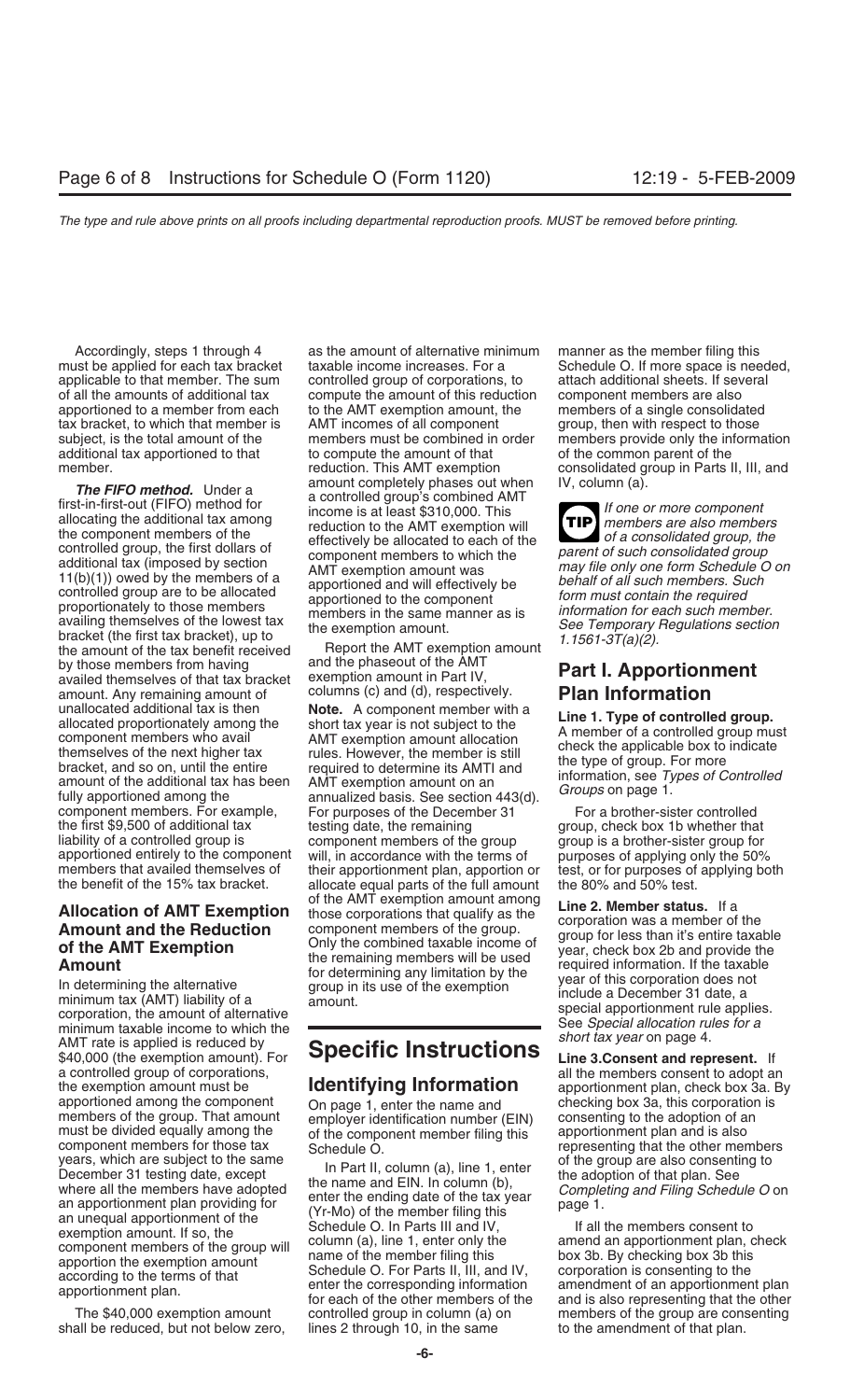However, to amend a plan both of the name in column (a), enter the section  $11(b)(1)$ , for their tax years following conditions must be satisfied. notation "(E)" for excluded member. that are subject to the same

If the component members of a<br>group are either adopting a new newly adopted apportionment plan, in Under Section 11(b)(1) on page 4.<br>apportionment plan or amending an the event a new apportionment plan<br>existing apportionme involves prior tax years of those the members.<br>
component members, at least one **Note.** Do not check more than one because the members are on<br>
vear must remain on each of the box on line 3. If a corporation does substantia year must remain on each of the box on line 3. If a corporation does substantially different tax years), it years is statutes of limitations for assessing a not adopt an apportionment plan, can avoid underpayment of tax by statutes of limitations for assessing a not adopt an apportionment plan, a can avoid underpayment of tax by<br>tax deficiency against any of the samend a previous apportionment applying the maximum tax rate of tax deficiency against any of the amend a previous apportionment applying the maximum tax rate of component members of the group a plan, or terminate an existing and a state amount of its component members of the group a plan, or terminate an existing 35% to the entire amount of its<br>
star such prior tax years. See the sapportionment plan, skip line 3 and starshle income. If the corporation for such prior tax years. See the apportionment plan, skip line 3 and taxable income. If the corporation<br>instructions for line 5 below. go to line 4.

• Check box 3c, if the remaining group.<br>
members choose not to adopt (or are **•** Check box 4a, if the controlled amount of its taxable income sho members choose not to adopt (or are  $\bullet$  Check box 4a, if the controlled amount of its taxable income should<br>not able to adopt) a new group does not have an check box 6a. Further, a corporation not able to adopt) a new group does not have an check box 6a. Further, a corporation

• Check box 3d, if the remaining not adopting one. provide taxable income or tax<br>members choose to adopt a new • Check box 4b, if the controlled apportionment information with

**Example.** Corporations X, Y, and<br>
Z are members of a controlled group<br>
and each has a calendar tax year. On<br>
August 31, 2008, X is sold to an<br>
unrelated party. Even though X will<br>
not be a member of the group on its<br>
abo treated as an additional member of at least one year remaining in the *FIFO method* on page 6 and *The*<br>the group on that date. Consequently, statutory period (including any *proportionate method* on page 5.<br>for 2008 the X for 2008 the XYZ controlled group extensions) for assessing a The members do not check box<br>must apportion the tax benefit items deficiency against the corporation for  $\overline{6}b$ , they will be required to apportion must apportion the tax benefit items deficiency against the corporation for 6b, they will be required to apportion according to the terms of its that tax year, but only where the tax their additional tax liability using th apportionment plan. Therefore, X, Y, and interpret tax year of that proportionate method of allocation.<br>and Z would each check box 3c on its corporation would be increased by and Z would each check box 3c on its corporation would b<br>2008 Schedule O. adopting such plan.

If there is less than one year<br>
complete Parts II, III, and IV under<br>
the following circumstances.<br>
the following circumstances corporation must have entered into<br>
the acorporation who is joining or<br>
an agreement with the

• The controlled group already has In Part II, column (b), enter the December 31 testing date by an apportionment plan in effect, and ending date of the tax year (Yr-Mo) combining their taxable incomes for • There has been no change in the and enter "0" in the remaining such tax years and then apportioning component-member composition of columns, as are applicable. The the additional tax among such the group from the previous taxable remaining component members of component members in the same

If all the members consent to **Line 4. Status of apportionment** it may file a claim for refund of terminate (or are deemed to have **plan.** Check the applicable box to consented to the termination of) an indicate the status apportionment plan: apportionment plan of the controlled its tax liability by applying the

apportionment plan, or apportionment plan in effect and is checking box 6a does not have to<br>• Check box 3d, if the remaining not adopting one.<br>• provide taxable income or tax

• Check box 4b, if the controlled apportionment plan. group already has an apportionment respect to the other members of the

that tax year, but only where the tax their additional tax liability using the liability for such tax year of that proportionate method of allocation

leaving the group will not qualify as a **Line 6. Elections under section Column (c).** Enter the lesser of the component member (including as an **1561.** The component members of a corporation's taxable income (as then, following the corporation's additional tax liability as imposed by or on the comparable line of the

year. the group will apportion the various manner that the tax brackets were so

instructions for line 5 below. go to line 4. later determines its tax liability is less,

consented to the termination of) an indicate the status of any entity and A corporation choosing to compute With regard to box 3c, the plan in effect and is not amending or group. Instead, only provide the terminating this plan.<br>
remaining members will not be able the terminating this plan. 
identifying information (for example, Framewhere the state of the state of the state of the state of the state of the state of the state of the state of the state of the state of the state of the state of the state of the state of the state of the state and th

# opting such plan.<br>If there is less than one year<br>**Annoutionment**

additional member) for its tax year controlled group must determine their shown on Form 1120, page 1, line 30,